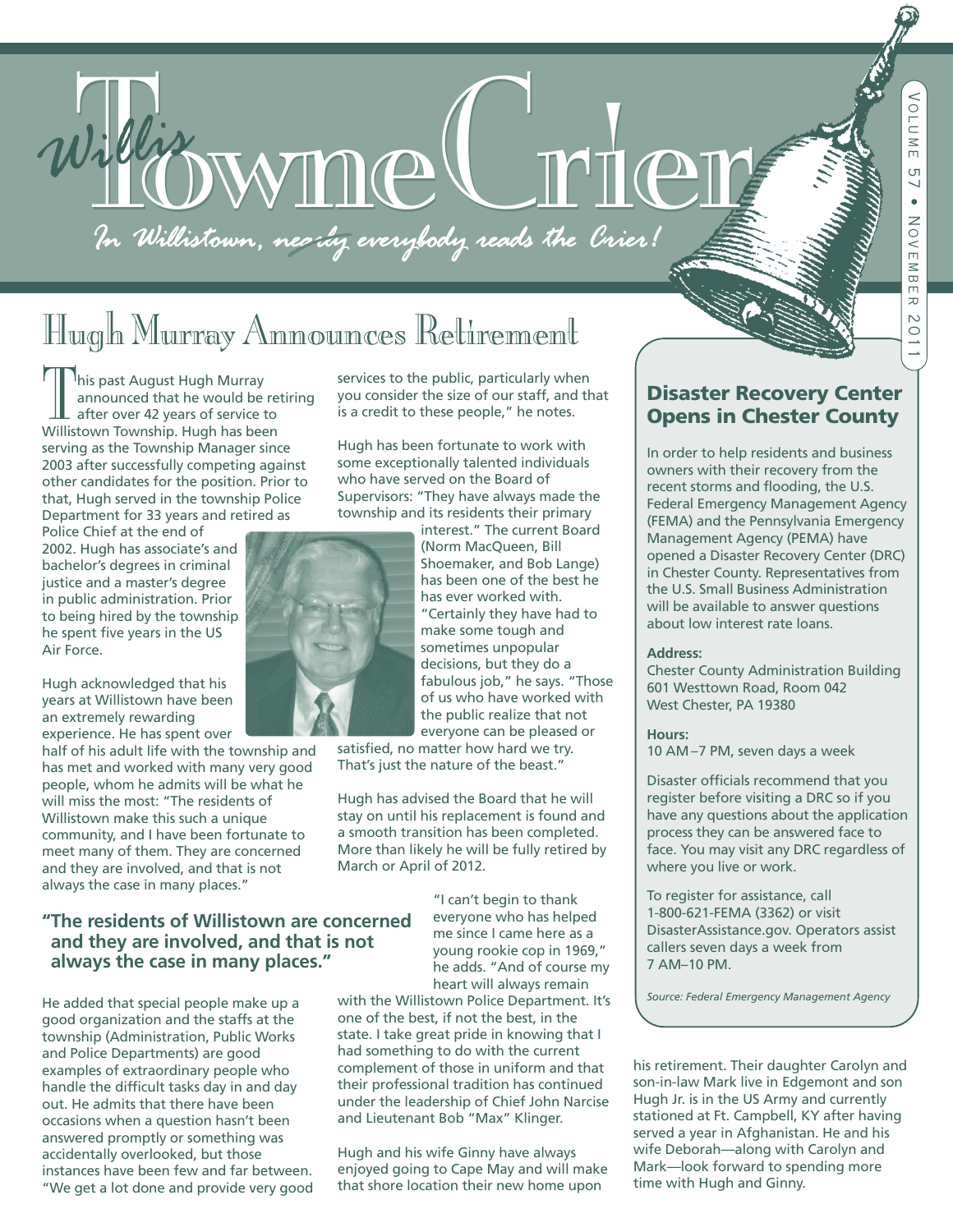#### Resident Award



# **Inaugural Willistown Township Community**

**e are pleased to announce that the inaugural Willistown Township Community Service Award recipient is Jim Tate, a Willistown resident of 37 years who has been volunteering for Willistown for the past 16 years.** WEBUT OF THE CONTRACT OF THE CONTRACT OF THE CONTRACT OF THE CONTRACT OF THE CONTRACT OF THE CONTRACT OF THE CONTRACT OF THE CONTRACT OF THE CONTRACT OF THE CONTRACT OF THE CONTRACT OF THE CONTRACT OF THE CONTRACT OF THE C

> You may recognize Jim as the township recycling guru or you may have seen him listed as one of his many editorial personas such as "Senior Pencil Pusher" in the *Towne Crier*. Jim's sense of humor has been enjoyed by those who have had the pleasure of working with him.

In 1994, Jim noticed a hiatus in the township newsletter. Previously, there had been a handful of newsletters produced by Rita Reves, Willistown resident and our current Planning Commission Chairman. Having a strong belief in the importance of informing the residents about township management, operations, activities, and news; and seeing the need for someone to step up, Jim reinvigorated the newsletter. He was running his own advertising agency at the time—that explains why taking on such a project did not intimidate him:

"I proposed to the Township Manager, Bill Rosenberry, that I would be willing to write the copy for multiple newsletter issues per year, have the copy edited, design it, select a printer, and then supervise the production and postage if the township would pay for printing and postage. Shazam! We made a deal."

The newsletter started with two issues per year and grew to three. During the year of the Willistown Tricentennial (2004) it went to tabloid size and four issues with the addition of Traci Watson as designer and Mary McLoughlin, Willistown's Director of Parks and Recreation, as an additional editor.

In the late 1990s, Willistown Supervisor Frank Hurley asked Jim if he would be willing to reenergize the Township Environmental Advisory Council (EAC) as the chairman. Jim hesitated, stating that his true passion was recycling. Frank said he would recommend Jim for the Recycling Commission if he committed to serving on the EAC. Jim took on both positions, leaving the EAC in 2002 and carrying on with the Recycling Commission. He is currently in his second decade as the volunteer Willistown Recycling Commission Chairman.



Jim's passion for recycling stems from when he was a little boy during World War II:

"If you gathered 500 pounds of newspapers and magazines to be recycled for the war effort, you would "win" a General Eisenhower medal with a ribbon. When you're eight years old and you read a notice that you can help your country and win a medal for your effort, well, I just began collecting newspapers and magazines from anywhere I could in my neighborhood. I was determined to win that medal…and I did! Until I received the medal in the mail, I thought General Eisenhower was going to present the medal to me personally. What can I tell you, I was eight years old!"

The pile of paper at the bottom of his family's cellar steps got so big that his mother couldn't get to the clothes washer. He remembers her insisting that he make a path for her. Jim reflected on this period of his life:

"Everyone was recycling. And the number of items was extensive: anything made of rubber, paper, metal food cans and toothpaste tubes, aluminum foil from cigarette packs, and cooking fat! That is only a partial list. I would take our metal toothpaste tubes and food cans, and other metal items to a barrel at the corner drug store for metal recycling. Recycling was just a part of our everyday life."

The lasting impression of these experiences led Jim to periodically get people interested in recycling throughout the years. When he had the opportunity to invest his time in the township recycling effort, he jumped at it.

Jim's leadership and the accomplishments and statistics he has amassed are impressive. In the year 2000, Jim initiated the first

## Willistown Township Community Service Award

TOWN TOW **The Community**

**Service Award is a Willistown Township initiative created to honor and recognize a**

**Willistowner who gives his or her time to our community. The spirit of volunteerism in Willistown is strong. Did you know that Willistown's volunteer board and commission positions total 71 residents quietly making unique and valuable contributions to our community? These boards and commissions include:**

- **Zoning Hearing Board**
- **Planning Commission**
- **Historical Commission**
- **Parks and Recreation Board**
- **Recycling Commission**
- **Environmental Advisory**
- **Council**
- **BOCA Board of Appeals**
- **Open Space Review Board • Land Conservancy**
- **Authority Board • Agricultural Security**
- **Committee**
- **Malvern Library Board**
- **Paoli Library Board**
- **Bartram's Bridge Commission**
- **Vacancy Board**

**Thank you to all of our volunteers for your personal dedication and your consistent commitment to community service. Your willingness to get involved is admirable, and your volunteer service demonstrates leadership, integrity, and a love of your community that is nothing short of inspirational!**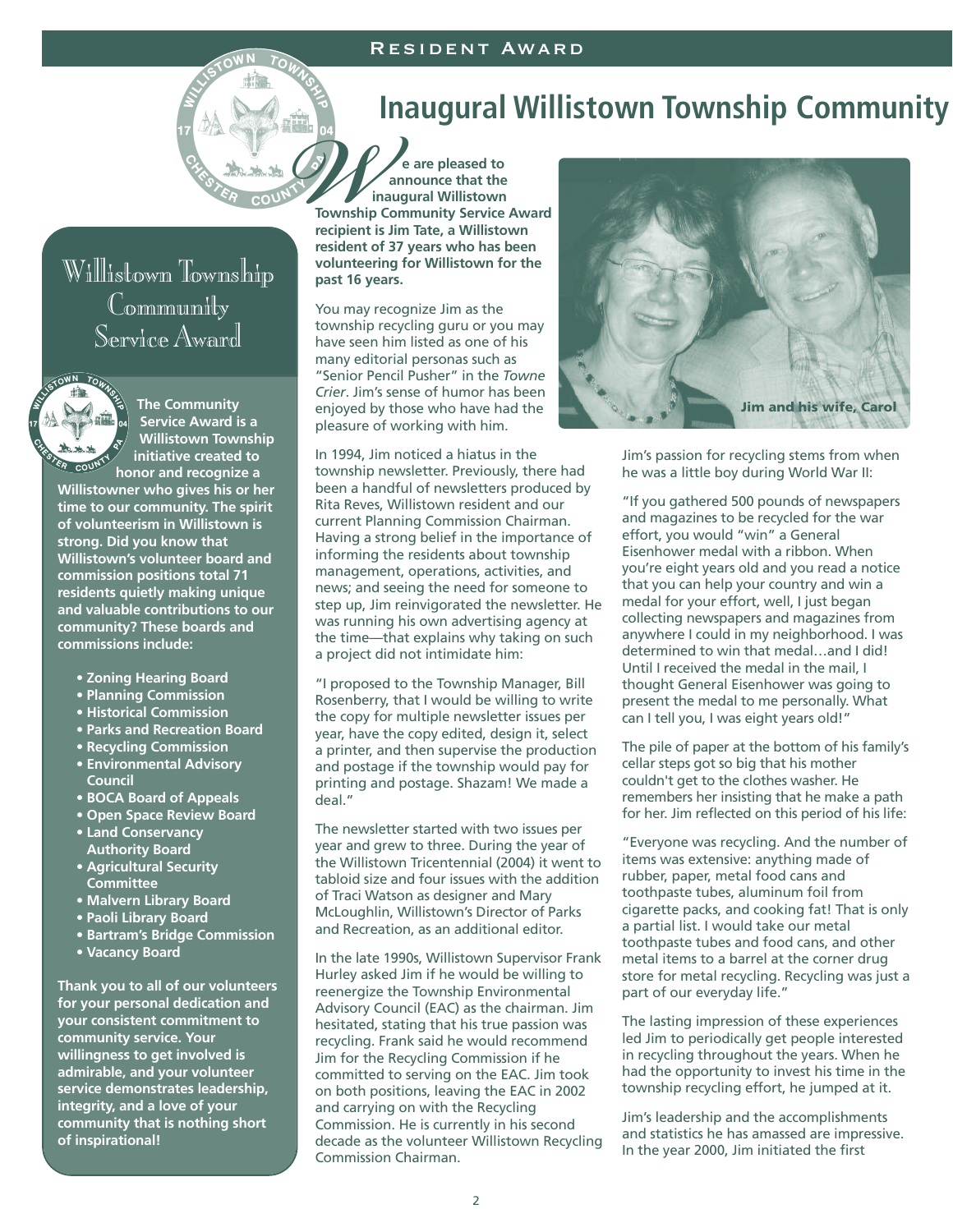# **Service Award Bestowed Upon Jim Tate**

annual Willistown drop-off recycling event. Residents could recycle a wide array of items from refrigerators to tires, metal, televisions, computers, and more. The response of residents was so positive that Jim and the Willistown Recycling Commission have conducted the event every year since. About 650,000 pounds of material have been collected and recycled through this program. Nothing is sent to a landfill. Jim enthuses, "I'm anxious to get to a million pounds!"

Additionally, Jim's drop bin for videotapes, DVDs, CDs, audiotapes, and old film will receive 2500 pounds of this material this year alone. The biannual wood-chipping event has chipped and recycled 40 tons of wood. With the help of Willistown resident Alice Dowd and local cub scout troops, the annual winter coat drive on average has recycled four hundred coats in good condition each year for seven years. They are donated (recycled!) to missions and churches.

In 2000 Jim also began filing a state recycling performance grant for the township. The total amount of money the township has received over the past ten years is \$338,000, which has not only helped fund the special recycling programs described above, but pays for a significant portion of the *Towne Crier*.

Jim makes his home phone number available so that any resident may call to inquire about recycling certain types of material. He enjoys helping people even though he can't always respond with an easy solution. Writing articles about recycling in the *Towne Crier* raising awareness of the many available recycling options is another passion of Jim's: "My goals are to expand the options for recycling and convince every Willistown resident to RESOLVE TO RECYCLE!"

One of Jim's other passions when his daughters were younger was girls' softball. Jim was a team manager and a league board member for five years when he lived in Westfield, NJ. Upon moving to Willistown in 1974 he brought that interest along. Neither Willistown nor the Malvern area had a softball or organized Little League program for girls, so—you guessed it—Jim volunteered to establish one, initially for the 4th- through 6th-grade age group. Sixty girls and their skeptical parents signed up, and away they went in year one. Jim remembers:

"The young girls were very enthusiastic and their enthusiasm carried over to mom and dad. Along with the help of others in the township, year two saw 120 girls sign up to play. And the rest is history. The Malvern area still has a very successful girls' softball program thanks to the many parents who have volunteered over the last 35 years."

Jim has been a member of the Board of Trustees of the Church Farm School for 42 years. He is often referred to as the school's historian, because he served as the publisher and managing editor of *Vision & Ability, The History of the Church Farm School*, a book about the school from its founding in 1918 to today. He reported

that organizing all of the components and those who would work on them was a significant undertaking but very satisfying once the book was completed. The book has been very useful for the school.

When Jim isn't working on recycling and his other volunteer activities, he's enjoying time with his family. He and his wife, Carol, have been married for 56 years. They have three daughters and six grandchildren. "We are a three-generation Penn State brood, thus we bleed blue!" says Jim.

The next time you're at a recycling event, give Jim the thumbs up, and if you have any recycling questions, call him at home (610-647-7361).

#### Recycling

#### **8th Annual—Always Successful—Coat Collection** By Cub Scout Packs 71 and 98

**November 7 – December 16**

Keep the "Always Successful" coat collection program rolling for the eighth consecutive year by recycling those old coats that are still in great shape but that you no longer wear. There will be many people who are in need of outerwear coats this winter—help them by donating as many coats as you can gather. They must be in GOOD CONDITION and CLEAN, used or new. COATS ONLY!

**Drop-off Period:** Monday through Friday, November 7–December 16, 2011

#### **Drop-off Sites (only when facilities are open):**

- **Malvern Public Library** First and Warren Avenues, Malvern
- **Paoli Public Library** Rear entrance to Wachovia Bank Lancaster Avenue, Paoli
- **Paoli United Methodist Church** 81 Devon Road, Paoli
- **General Wayne Elementary School (lobby)**
- Devon and Grubb Roads, Malvern
- **Sugartown Elementary School** Sugartown and School Roads, Malvern
- **Willistown Township Admin. Office** NEW LOCATION! 40 Lloyd Ave., Malvern *Old location will not have a drop box.* Note: Township office is open for dropoff from 7 AM–4 PM, Monday–Friday.

Remember—the cutoff date for this program is December 16th, after which the drop-off bins will no longer be available.

All coats will be given to a mission outreach program for distribution at no cost to anyone in need. Anyone. Free! In our first seven years, we've collected and donated more than 2,000 coats. Thank you all, but don't stop now! Our goal is another 500 coats this year. This "recycling" program makes sense, and it works. Please make an extra effort to gather the coats you are no longer using and drop them off at one of the aforementioned locations.

Willistown Cub Scout Packs 71 and 98 have volunteered to coordinate this program as they have done so successfully in previous years. Thank you, Cub Scouts! And thank you, Jill Holsclaw, for assuming the mantle of coordinator for this community-service program. Questions about this program may be directed to Jim Tate, Willistown Recycling Commission Chairman: 610-647-7361.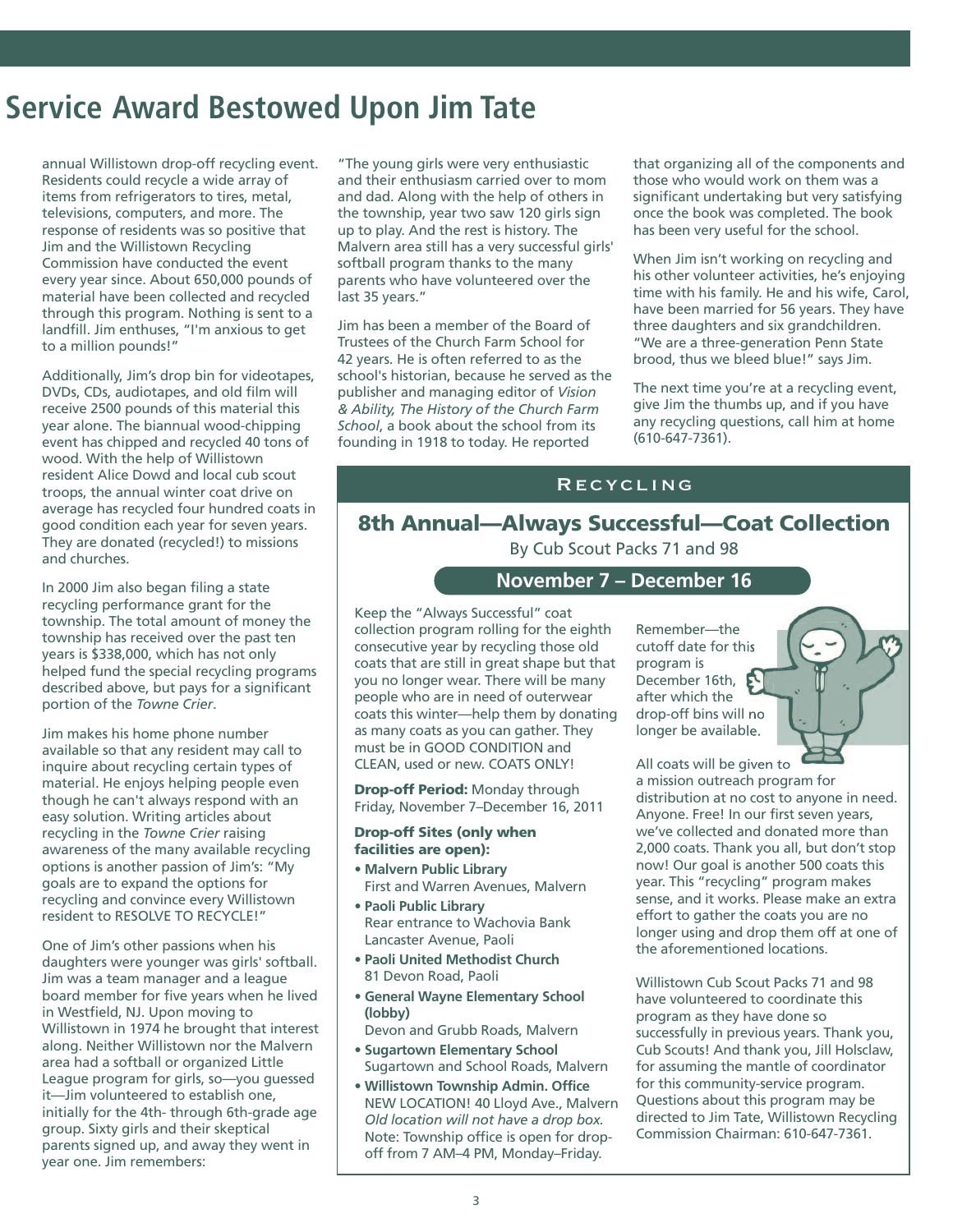## **Willistown Parks and Recreation**

**Creating community through people, parks, and programs**



Fall Fest Marks Opening of Nature Center at Willistown's Okehocking Preserve

*Excerpted from the reporting of Pete Kennedy of Malvern Patch and edited.*

The festival at Okehocking Preserve in Willistown was also the public's first encounter with the Okehocking Nature Center. The rain held off during the Okehocking Fall Fest and Country Fair Saturday, and the sun even peaked through a bit later in the evening.

The Thornbury Ramblers provided a bluegrass soundtrack to the afternoon's events.



Festival-goers had a chance to go on a hayride, pet farm animals, and interact with representatives from Willistown Parks and Recreation, the Malvern and Paoli Libraries, Historic Sugartown, Willistown Conservation Trust, and Paoli Hospital. State Senator Andrew Dinniman's office provided environmental information and interesting facts about Pennsylvania. Folks also got a first look at the Okehocking Nature Center, which has moved into the Garrett farmhouse near the preserve's West Chester Pike entrance.

"This project was five years in the making. We're so proud to have a headquarters now," said Susan Ploeg, a member of the nature center board. Ploeg and her fellow board members spent time talking about the new nature center and listening to suggestions of what people want to see there.

Willistown Parks and Recreation Director Mary McLoughlin had postponed the Greentree Country Fair twice in August due to rain before deciding to combine it with the Fall Fest.



**A young outdoorsman enjoys feeding the goats from Sleepy Hollow Farm at the combined Okehocking Fall Fest and Greentree Country Fair.**

Editor's note: To see Pete's short video that beautifully captured the event, go to http://patch.com/A-mhTS or visit www.malvernpatch.com and search Okehocking. Malvern Patch is a local e-newspaper and Website covering the communities of Willistown, Malvern, East Whiteland, and Frazer.

#### **OKEHOCKING** Preserve Gathering

Black Friday Turns Green!

**Friday, November 25 • 9:30 AM–12 Noon**

Live Folk Music, Treats, Stories, and Walks

Turn Black Friday green with the Okehocking Nature Center group at their new headquarters in Okehocking Preserve's Garrett farmhouse. Enjoy a post-Thanksgiving treat of live folk music, cider, sweets, and a children's story. Guided nature walks will leave several times throughout the morning.

Local folk singer Mike Madigan

and friends will lead a singalong featuring some oldies and folk tunes accompanied by guitar and spoon-playing. Experience "musical juggling," "the ugly stick," and Newfoundland storytelling of life in the "Great Up North."

The event is rain or shine. Please contact Susan with questions at 610-359-0538.



**Hayrides at Okehocking are always a big hit. Guides answer questions and talk about the property, management, conservation, improvement projects, and any critters that are out and about.**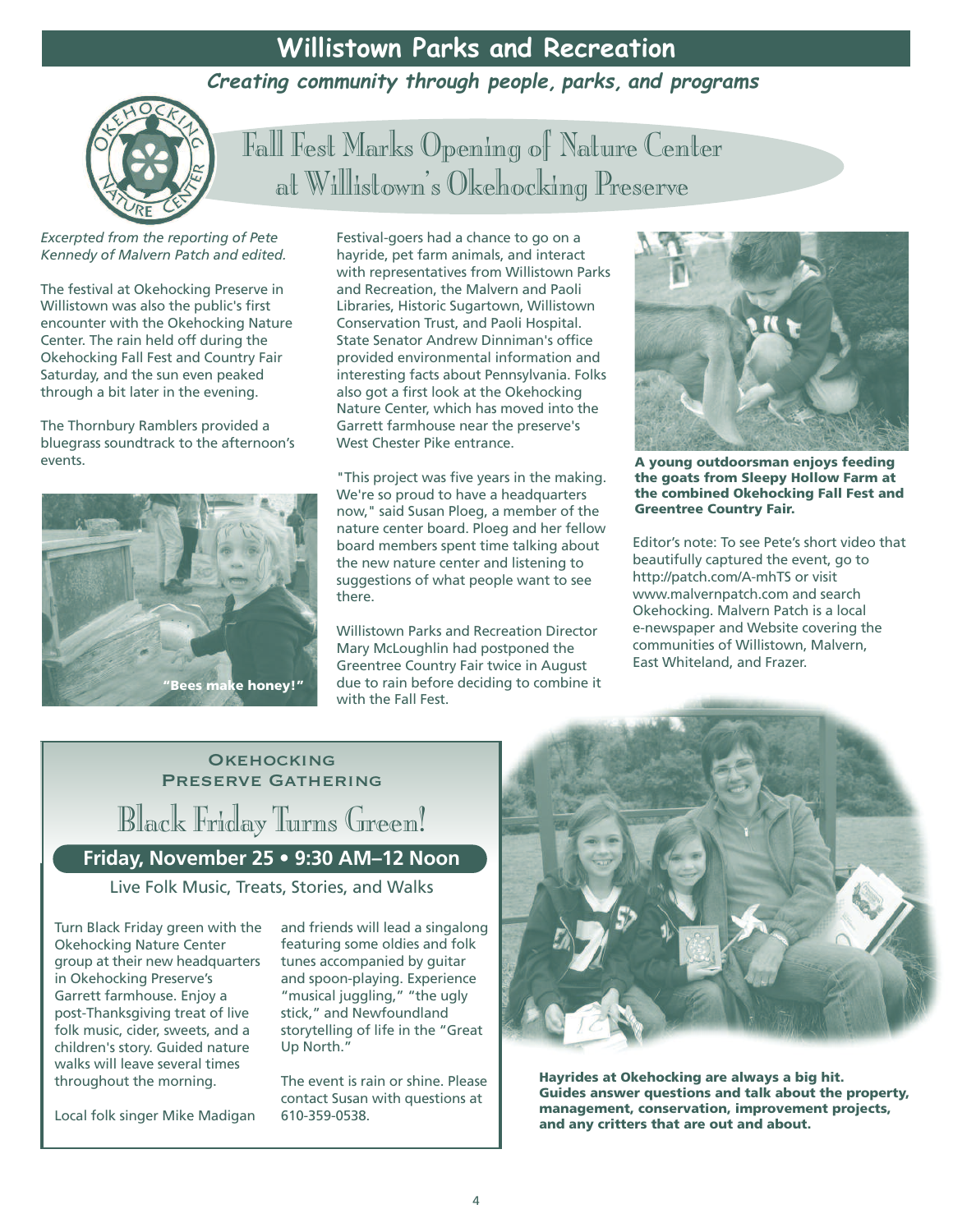#### Friends of Greentree & Willistown Parks **Touch-A-Truck a Honking Success!**

The weather held out for the October 1 Touch-A-Truck at General Wayne Elementary School. Many thanks go to the school, all of the volunteers, the MOMS Club of Malvern, and to those who brought their vehicles: Willistown Police Department, Willistown Public Works, Charlestown Paving, Wolfington Bus Company, Celebrity Limo, Paoli and Malvern fire companies, Abel Brothers Towing, Mack Services Group, Madison Concrete, Valley Forge Harley Davidson and AJ Blosenski. Thanks also to Paoli Print, Wegmans, Target and Acme for donating supplies.

1,100 kids and adults enjoyed the day, and the Friends of Greentree Park raised \$6,000 toward new play equipment at Willistown's Greentree Park. To date \$19,000 has been raised toward the \$45,000 cost of the play set and installation.

Please consider purchasing a picket for the



playground fence. Your choice of up to 17 letters can be engraved on the picket. Please visit www.willistownparks.org or www.momsclubofmalvern.org for project information and to purchase a picket. Feedback and/or questions are always welcome on the Friends of Greentree Park facebook page or email friendsofgreentreepark@gmail.com. THANK YOU to all of our community

members who have supported this effort look how far we've come!

#### WILLISTOWN'S Sugartown Preserve

#### **Sugartown Community Organic Garden**

**This fall season wraps up the first year of the Sugartown Community Organic Garden. Willistown Township resident volunteers took leadership roles in the management of the garden. Many thanks go to Sylvia Yoder, Project Manager, and Dan Radzanowski, Garden Site Manager, and Jeff McQuaid, Secretary. The garden continues to evolve and grow!**

**If you have interest in gardening in 2012 and are a Willistown resident, please contact Mary McLoughlin at 610-647-5300, extension 224.**

#### Administration

#### **Dorothy "Dottie" E. McClintock Retires After 24 Years**

Dottie started with the township 1987 in the Accounts Payable and Sewer Revenue Department, but she was already familiar with Willistown Township. She had lived in Willistown from 1968 to 1989, raising two sons and a daughter while living in one of the houses at Radnor Hunt, then on the corner of Providence and Marlborough, and finally on Plumsock Road. Dottie's mother spent some of her youth living in Willistown, attending the one-room schoolhouse in what is now one of the private residences in the village of Historic Sugartown.

Dottie was promoted to Secretary Treasurer in 1990. She has been a member of the Chester County Secretaries in Government Association for 20 years and served as Treasurer, Secretary, and Second Vice President; she also served on the Topic Selection Commission.

Township Manager Hugh Murray has known Dottie throughout her employment at Willistown and has been working with her for the past 9 years:

"She has been my right arm. When I came over as manager in 2003, she worked with me and helped me understand the workings of the township. I don't think I've ever seen her rattled when she's under pressure. Her management skills are a credit to why she's been here so many years. I know she will be missed, but she deserves this time to enjoy her life. Speaking for all of us here at the township, we wish her all the best in her retirement."

Donna McGreevy from the Accounting Department said of her supervisor:

"As someone who has worked closely with Dottie for the past fourteen years, I have enjoyed her calm, organized management style. She always has a smile and a pleasant word. She originated many of the technological advancements we have in place today at Willistown to help the staff



perform our jobs more efficiently. Dottie was not only a supervisor to me, she was also a mentor and a friend. I wish her every happiness in her retirement."

Dottie's face lit up and her smile shined when she spoke of her family, and when asked what she was going to do in her retirement, it happened again. "I'm going to spend lots of time with my grandchildren!" she beamed. She has a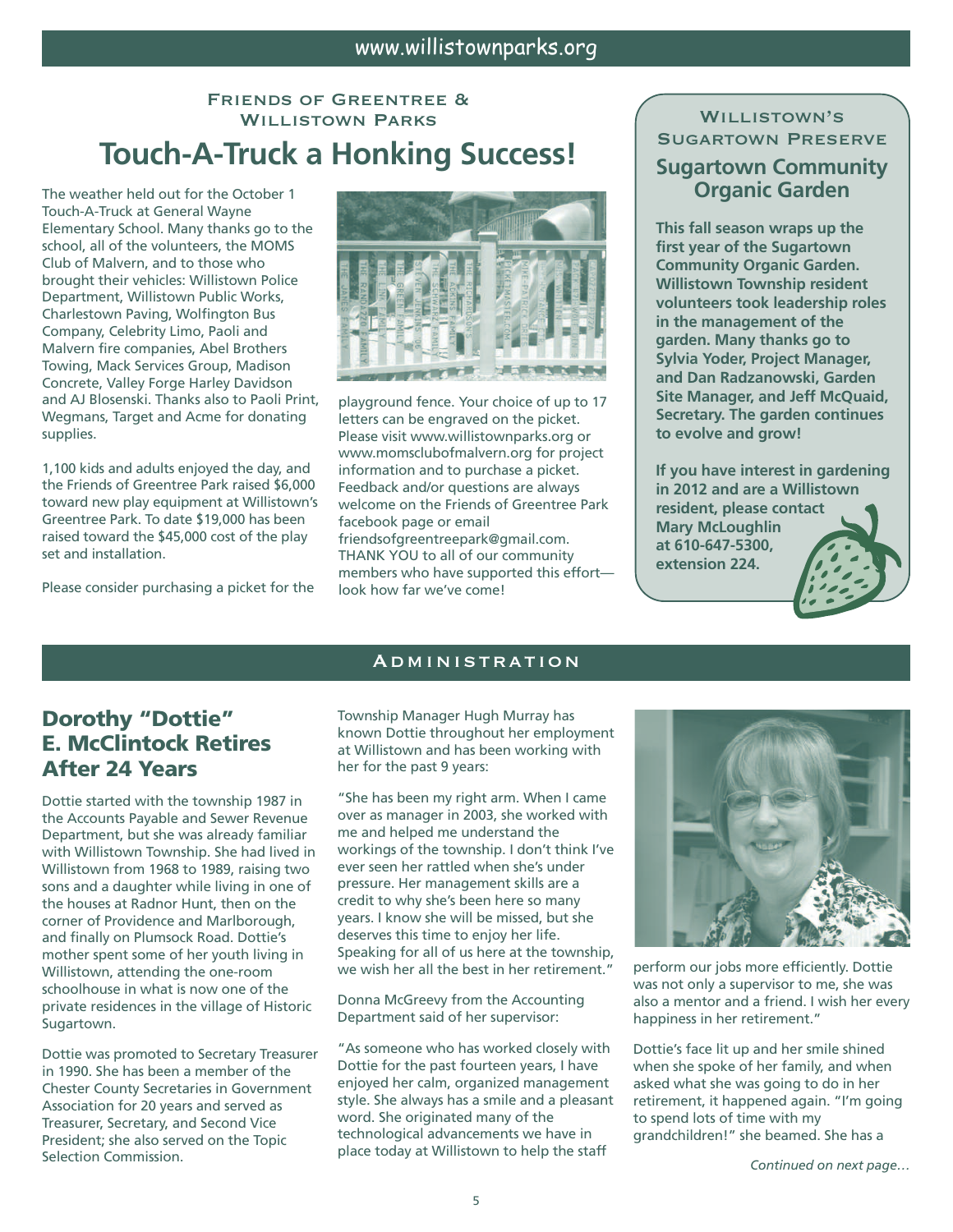#### **Dorothy E. McClintock Retires**

*Continued from previous page…*

granddaughter living locally and one granddaughter and two grandsons in Michigan. Dottie is currently very active in her church and plans to dedicate more time in her retirement. She will work part-time and is thinking about starting her own dog-walking business.

Dottie shared, "I have enjoyed working for the residents. The township has been a really nice place to work, and I have especially enjoyed working with such a terrific group."

Best wishes to you Dottie!



**what her retirement plans were, Dottie beamed, "I'm going to spend lots of time with my grandchildren!" Pictured here are Christopher and Sera.**

**When asked**

#### **Township Administration Staff**

Front row, l to r: Rita Reves, Planning Director; Dave Burman, Finance Director; Tracy Stairs, Executive Secretary and Deputy Tax Collector; Donna Monardo, Sewer Revenue Department. Back row, l to r: Mary McLoughlin, Parks and Recreation Director; Ray Urbach, Information Technology Director; Caroline Brown, Receptionist; Donna McGreevy, Payroll Department; Hugh Murray, Township Manager; Theresa Simmons, Building Department Secretary; Dottie McClintock, Secretary Treasurer; and Ed Tiernan, Building Official and Public Works Director.

**Contact information –** Administration office phone: 610-647-5300. Staff member emails are constructed without spaces as follows: first initial last name @willistown.pa.us



#### **Willistown Hires Finance Director**

Willistown Township is pleased to welcome its new Finance Director, David Burman. Dave brings over 20 years' experience to Willistown, having worked in both private industry and the public sector. He holds a bachelor's degree in accounting and human resource administration as well as an MBA from the Fox School of Business at Temple University. Dave comes to us from Worcester Township (Montgomery



County) where he was Township Manager. While there, he was recognized with the Distinguished Budget Award by the Government Finance Officers Association of the United States and Canada. He is a member of the Government Finance Officers Association of Pennsylvania, the Association for Pennsylvania Municipal Management, and the International City/County Management Association. Dave volunteers with both the Chester County Incident Support Team and the Media Fire Company. Dave resides in Media with his wife Jessica and son Kyle. Welcome, Dave!

#### **Township Public Works Department**

Front row, l to r: Joe Hires, Ted Oswald. Back row, l to r: George Thompson, John Vogelgesang, Jim Stairs (Road Foreman), Dave Eagan, Ed Tiernan (Building Official and Public Works Director)

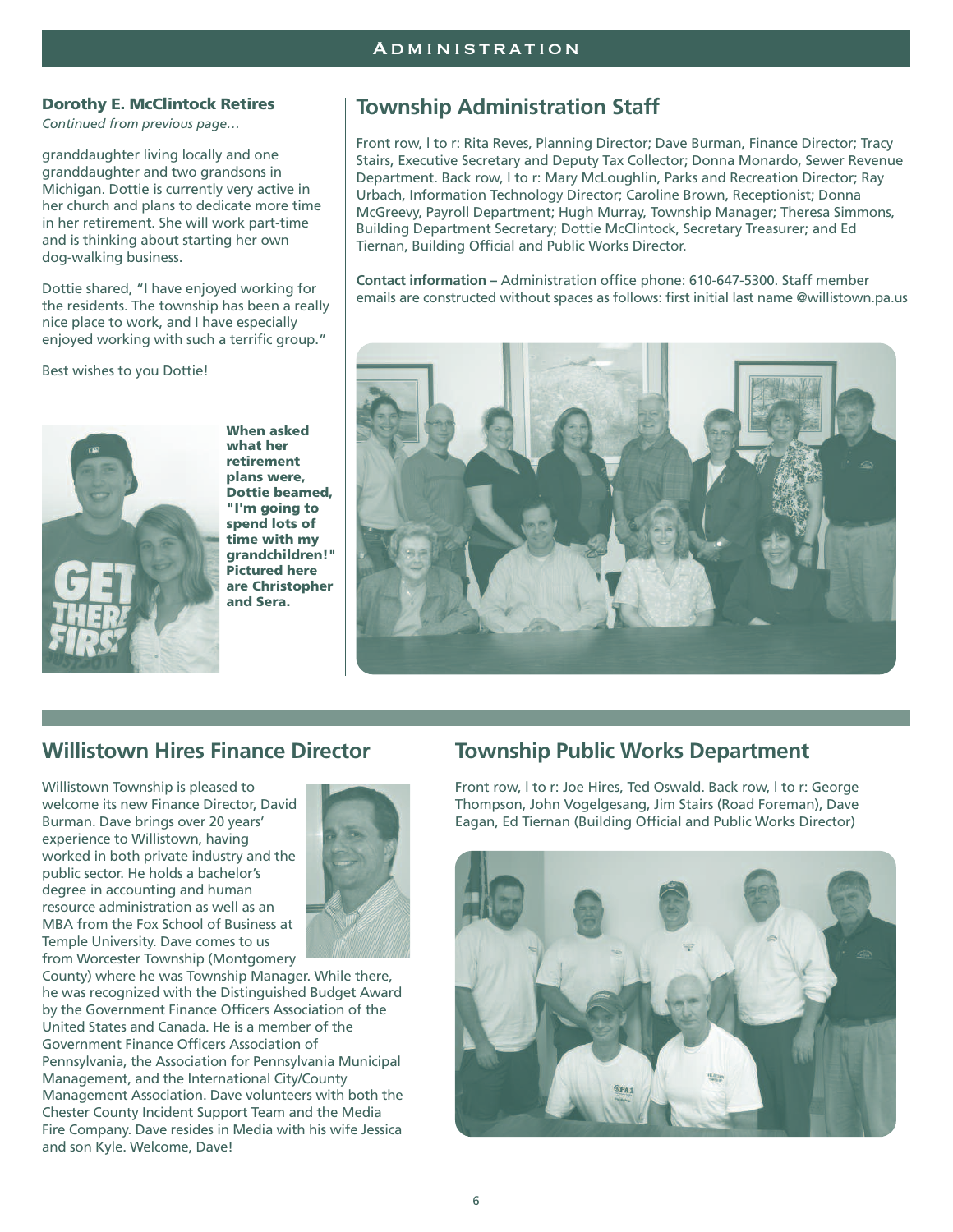#### Library News

#### **Malvern Public Library**

**1 East First Avenue, Malvern Phone: 610-644-7259**

**Mon–Wed: 9 AM–9 PM Thurs: 9 AM–8 PM; Fri: 9 AM–5 PM Sat: 9 AM–4 PM; Sun: Closed**

If it seems like the Malvern Public Library is everywhere—you're right! The library is an active community participant in several area events: *Malvern Blooms* with toys for our younger guests and informative bookmarks for older patrons; Malvern's *Paws in the Park/Malvern Harvest Family Festival*, where the library provided information, crafts for kids, and a tasty treat for our furry friends; at *Willistown's Okehocking Fall Festival* it teamed with the Okenhocking Nature Center to provide a bookmaking activity for children. The Library will once again provide a warm respite and a takeaway craft for chilled residents as they wander through the streets during Malvern's *Victorian Christmas*.

The Malvern Library is also active in serving the needs of the less fortunate. During this past year, it served as a convenient collection point for several clothing and food drives, including RSVP's *Sock-It-To-Us Sock Drive*, the Willistown Cub Scouts' coat drive, and the Comfort Keepers' canned food drive.

Need a holiday gift idea? Consider a donation to the library in honor of someone. A holiday bookplate is just the thing for the hard-to-shop-for people on your list.

Don't forget to sign up for the new Storytime sessions that begin October 31st and run through the middle of December.

Be sure to check the library calendar for upcoming Book Club selections **(www.malvernpubliclibrary.org)**.

#### **Paoli Library**

**18 Darby Road, Paoli (behind the Wachovia Bank) Phone: 610-296-7996**

**Mon, Wed, Thur: 9:30 AM–8 PM Fri: 9:30 AM–6 PM; Sat: 9:30 AM–5 PM Sun: 1–5 PM; Closed Tuesdays**

"TEST DRIVE" E-READERS! Thinking of buying an e-reader? Check out our various options. No sales pressure, no hype. Bring your library card or ID and "test drive" an iPad, Nook, or Samsung Galaxy (android tablet), each of which can be checked out for one hour's use in the library. Compare various displays (e-ink vs. LCD), operating systems, layouts, and controls.

Also explore the options for downloading titles from the library's collection of ebooks and e-audiobooks onto each of the devices, which we will soon be offering for check-out and use at home.

#### ADULT PROGRAMS

**Mystery Book Club** meets at 10:30 AM on the first Monday of every month in the meeting room on the lower level.

**Art Book Club** – Discussions of books in which art plays a significant role—some fiction, some nonfiction.

**"Second Opinions" Seminars: Nutrition With Judy Matusky, RD, LDN** Thursday, Nov. 17; 6–7:30 PM This is a free event.



Call 610-296-7996 or email Beverly Michaels at bmichaels@ccls.org for adult program schedule and registration information.

#### CHILDREN'S PROGRAMS

**First Fridays: Holiday Crafts** December 2, 4:30–6 PM For children ages 7–10 years This is a free event.

**Create Your Own Gingerbread House!** December 9, 4–6 PM Children under the age of 7 must be accompanied by a parent. Cost: TBD

Please contact Alycia Gargano at 610-296-7996 or agargano@ccls.org for children's program registration deadlines.

#### TEEN PROGRAM

**Teen Yoga** – For teens ages 13–15 years Cost: Only \$15.00 for the whole series of five classes. Classes will be held every Wednesday, November 30th through December 28th, from 4:30 to 6 PM. Registration is required by November 23rd. Please contact Alycia Gargano at 610-296-7996 or agargano@ccls.org.

**Please visit www.tredyffrinlibraries.org for full information on Paoli Library programs.**

**Malvern's Victorian Christmas**

**Friday, Dec. 2, 6–9 PM Saturday, Dec. 3, 10 AM–2 PM**

Make sure to mark Friday and Saturday, December 2nd and 3rd, on your calendar for Malvern's Victorian Christmas! On Friday at 6 PM, townsfolk will gather in Burke Park to light Malvern's Christmas Tree. Following the lighting, there will be special musical performances throughout town, strolling street performers, children's shows, horse and carriage rides, a hayride, and more. Shopping will be at

its best, as many stores will host open houses with refreshments for everyone. Santa Claus will hear the wishes of all children under the pavilion at Burke Park.

On Saturday, holiday-themed workshops will take place throughout town for both adults and children. On Saturday from 11 AM to 2 PM you'll find Santa and Mrs. Claus at the Malvern Federal Savings Bank, where you can also create holiday crafts and enjoy refreshments. You will love the free horse-and-carriage rides and hayride from 11 AM–2 PM. The carriage rides will board in front of Sheffield Furniture on King Street and the hayride in the Malvern Federal Saving Bank parking lot. This would be a great time to

finish your Christmas shopping at the unique and special stores in Malvern. Start at the shopping center and walk down King Street for a short six blocks and you'll find almost everything you need in the way of gifts.

Malvern's Victorian Christmas is produced by the Malvern Business & Professional Association with support from presenting sponsors, Malvern Federal Savings Bank and the Borough of Malvern. For more information about Malvern's Victorian Christmas, please call 610-296-9096 and make sure to visit www.malvernsvictorianchristmas.org for continually updated information.